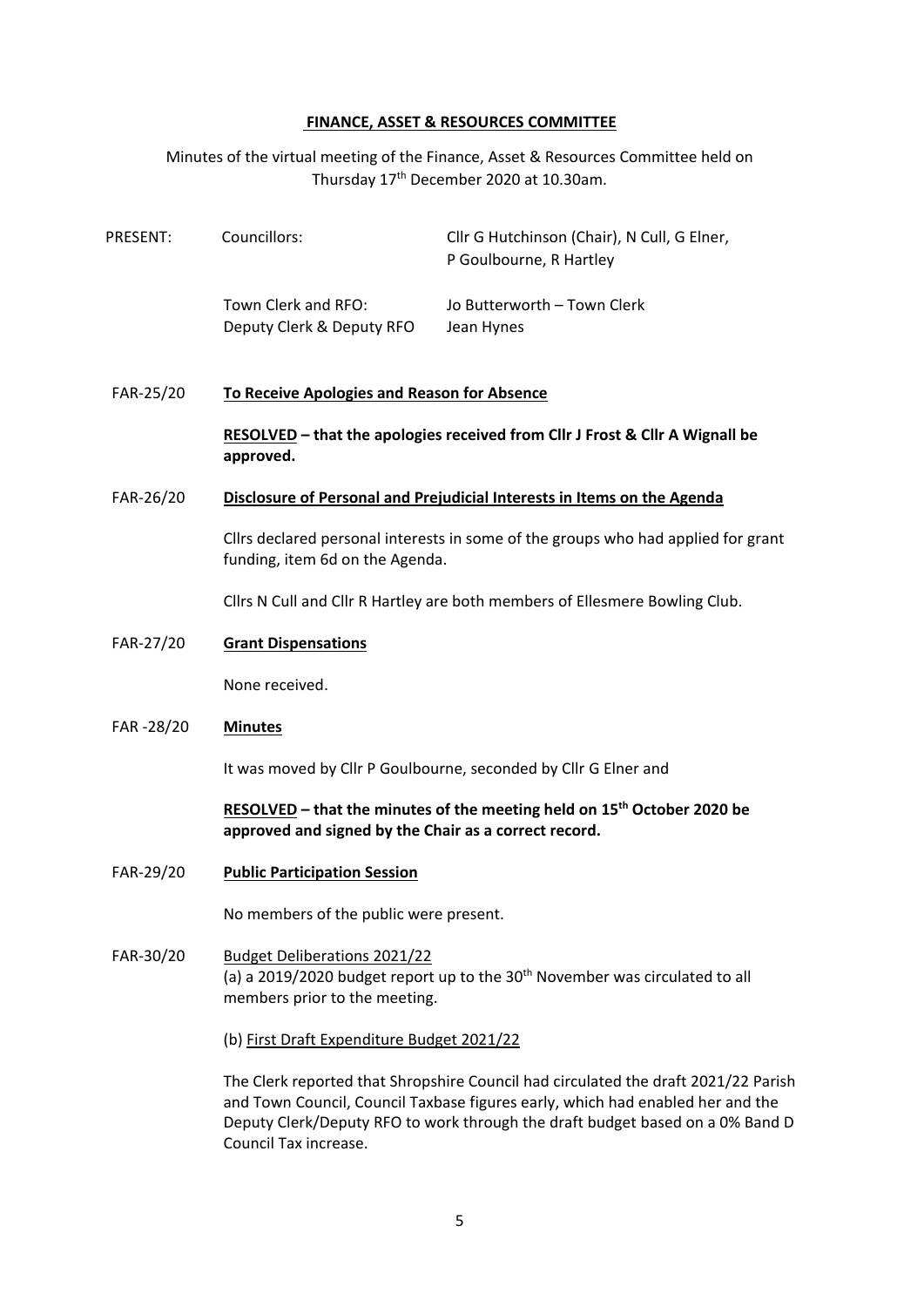The draft council tax taxbase for a Band D property will be 1482.04 for 2021/22 compared with 1487.25 for 2020/21, a decrease of -0.35% which equates financially to £810.00 less than last year. This means that to show a 0% increase in the Band D Council tax charge the 2021/22 precept request would need to be £230,383 compared to £231.193.

The Clerk shared her screen so that all councillors could see the RBS draft budget and went through each item in turn with the Clerk explaining the projections and reasons figures had been entered into the draft budget which are all explained in the budget notes.

#### **Salaries**

An additional 2% has been allowed for salaries, pensions and NI following advice from SALC, as well as annual increment rises for the Clerk & Deputy Clerk in line with the Town Council's Annual Increment Policy.

#### **Staff Training**

The budget has been increased from £955 in 2020/21 to £1,150 for 2021/22 to allow for training of new employees, to put the some of the cleaning staff through NVQ's and to allow for £50 should it be necessary should the Clerk need an extension to her CILCA registration.

#### **Computer Expenses**

This budget has increased from £1,100 to £1,500 to allow for an increase in the Bookings and Accounts software package as well as the software to add the Town Hall diary onto the Town Council website, there has also been an allowance made for a new laptop.

#### **Telephones**

The Clerk reported that a contract for 2 of the Town Council phone lines was due to end in January 2021. 2 quotations have been received for cloud based phones as the Deputy Clerk has one and it has been invaluable for when she has worked from home. Her contract is on a 30 day rolling contract, so that all 3 lines can be placed with the same provider. The quotes were as follows: Quote 1 for 3 phone licences £863.40 per year Quote 2 for 3 phone licenses £630.00 per year

It was moved by Cllr G Elner, seconded by Cllr Goulbourne and

#### **RESOLVED: To accept quote number 2, which was provided by iHub.**

#### **Licences**

£280 has been allocated to this budget to cover the cost of Zoom meetings, should they continue in 2021/22.

#### **Councillors Training Expenses**

This budget has increased by £150 to allow for training of any new councillors following the elections in May.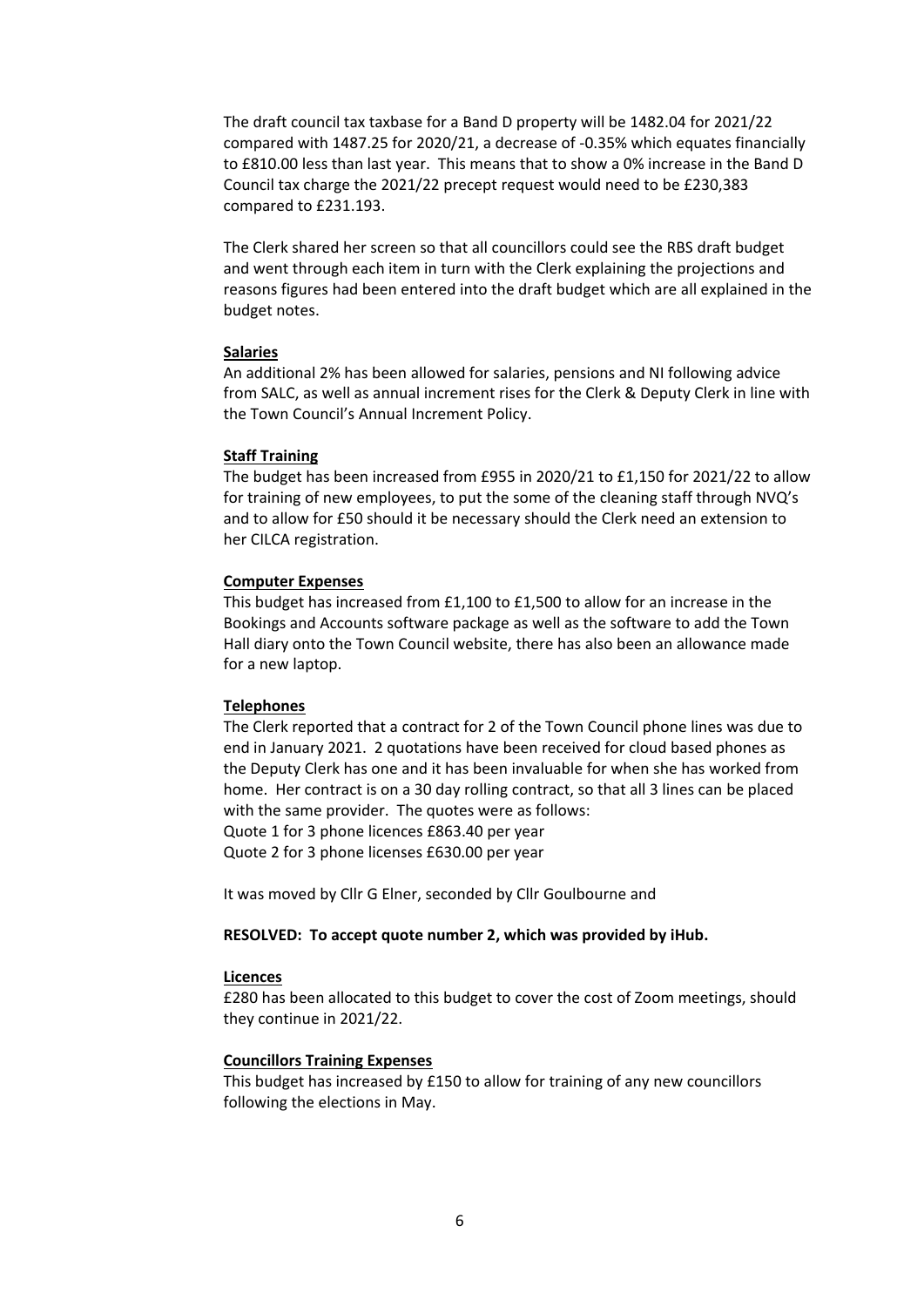## **Street Lighting Electricity**

The Clerk reported that following the conversion of the Town Council's streetlights to LED the energy for 2021/22 will reduce by approximately £3,485. She also reported that when the inventory was created by Eon at the start of their contract many years ago, a streetlight had been omitted from the list meaning that the council actually owns 85 lights and not 84 as previously thought when the quotes for conversion had been sought in 2018. The Clerk has instructed the street lighting contractors to convert the additional light to LED for a cost of £240 plus Vat which will come from the 2020/21 budget.

## **Street Lighting Maintenance**

This budget has reduced by £930 to £1,570, this is due to the new contract agreed by council and allows for 20 adhoc repairs, although the lights are new so should require little maintenance during the year.

## **Christmas Lighting**

£7,000 has been allocated for Christmas lighting as the contract ends in December 2020. £7,000 was allocated in the 2017/18 budget for a new contract.

## **Gardening Additional Costs**

The 2020/21 budget is overspent due to necessary maintenance to trees, so for 2021/22 it is recommended to increase the budget to £2,500.

## **Youth Provision**

£3,250 has been included in the draft budget which was the proposed amount for 2021/22 from The New Saints proposal which was circulated to council in November. An outreach project has been completed for 2020/21 and will be presented to council on Monday  $4<sup>th</sup>$  November for them to consider if they would like to continue working with TNS for 2021/22.

#### **Grants**

The Clerk had looked through the grant applications prior to drafting the budget and recommended that £1,150 be allocated. It was later agreed (see the grant applications minute below) to recommend to full council that an additional £250 be budgeted for making the total £1,400.

#### **VE Day**

The Clerk explained that the VE Day budget for 2020/21 was £300, but no events had been held due to Covid, she asked if there were any special events to be considered for 2021/22 and was informed that there will be an event to celebrate the towns Market Charter in 2021, members agreed to change the VE Day heading to Market Charter Celebrations and £250 should be allocated for the celebrations.

#### **Licenses**

The Clerk informed members that due to Covid and a reduced number of bookings at the Town Hall the PPL/PRS licence has been reduced, so she recommended reduced budget of £1,000 instead of the £1,500 allocated in 2020/21.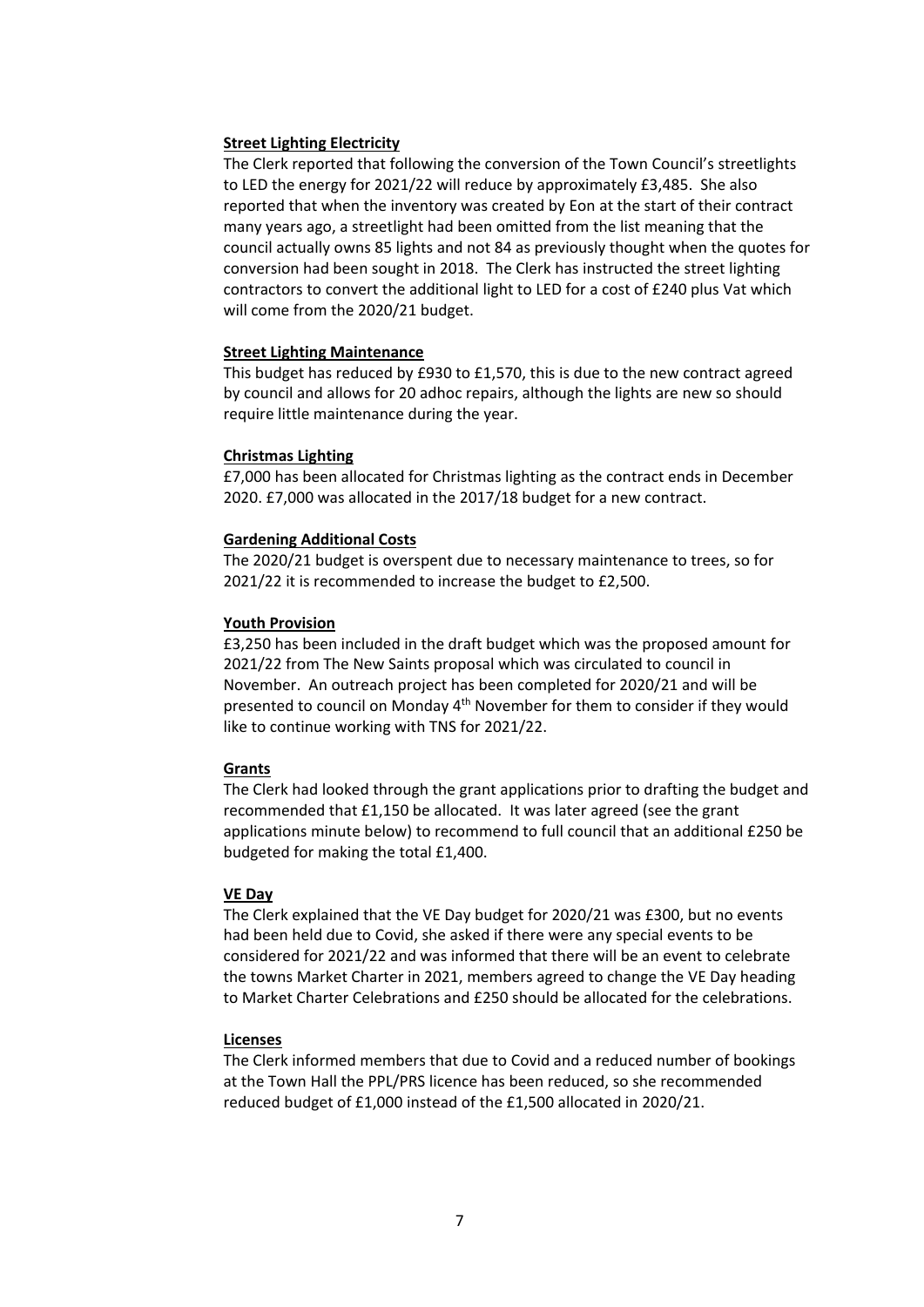## **Uniforms**

The budget has doubled from £100 to £200 for to purchase uniforms for the 3 members of staff that did not receive new uniform in this financial year.

#### **Cleaning Materials**

An additional £200 has been allocated to this budget to allow for additional cleaning products.

#### **Building Maintenance**

£7,000 has been allocated to this budget. There is money in earmarked reserves for the roof and Town Hall maintenance.

## **General Maintenance**

This has been reduced to £7,000 from £14,000 and allocated to the building maintenance budget which was £0 last year.

#### **Town Hall Wages and ER's Pension Contributions**

An additional 2% has been allowed for wages, pensions following advice from SALC.

#### **Cemetery Working Group**

#### **Salaries**

An additional 2% has been allowed for salaries, pensions and NI following advice from SALC.

#### **Printing & Photocopying**

An additional £180 has been allocated to this budget to allow for printing costs as the CWG may want to do a survey in 2021/22.

#### **Cemetery Expenditure**

This budget has been reduced from £7,000 to £3,000 to reflect current projects that the CWG are considering.

All members were happy with the draft budget and agreed to RECOMMEND to full council that it be accepted. It sees the expenditure reduced by £13,481 compared to 2019/20.

## **c)Other budget considerations Ear Marked Reserves**

The Clerk shared a spreadsheet on her screen detailing the amount currently in the council's reserves accounts.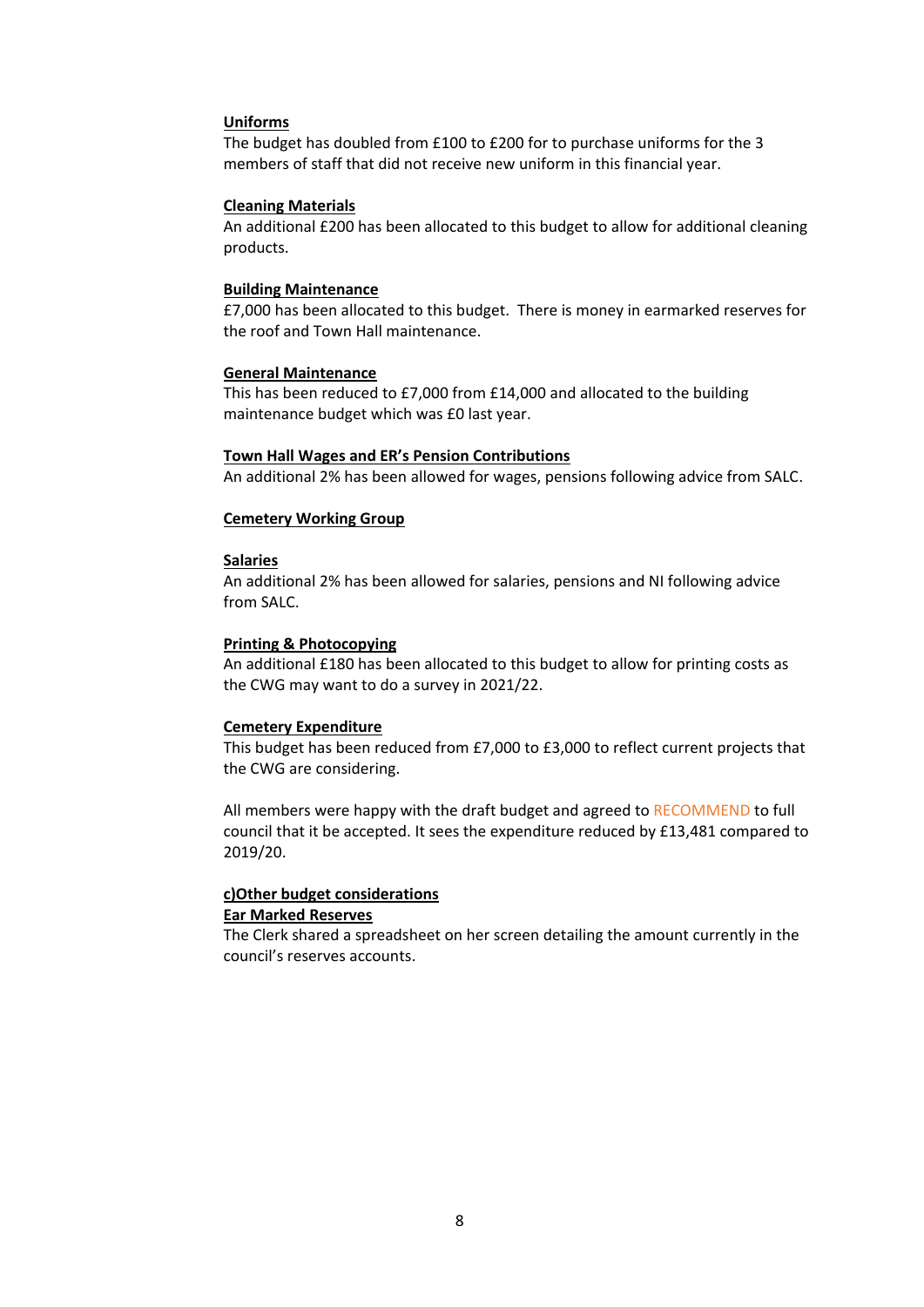| Reserves                     |                |  |
|------------------------------|----------------|--|
| Account                      | <b>Balance</b> |  |
| Santander                    | 93,735.68      |  |
| No 3 Account                 | 95,682.52      |  |
| No 2 Account                 | 18,378.06      |  |
| <b>Total</b>                 | 189,418.20     |  |
|                              |                |  |
| <b>Ear Marked Reserves</b>   |                |  |
| <b>Town Hall Roof</b>        | 40,000.00      |  |
| <b>Town Hall Maintenance</b> | 25,000.00      |  |
| TH Toilet Water Damage       | 700.00         |  |
| Library                      | 1,250.00       |  |
| Lobby                        | 30,000.00      |  |
| <b>Youth Provision</b>       | 1,232.00       |  |
| Elections                    | 2,250.00       |  |
| <b>CCTV</b>                  | 5,000.00       |  |
| Neighbourhood Fund           | 1,329.43       |  |
| Neighbourhood Fund           | 3,707.00       |  |
| Neighbourhood Fund           | 12,385.19      |  |
| <b>CWG</b>                   | 52,000.00      |  |
|                              | 174,853.62     |  |
| Minus CWG                    | 52,000.00      |  |
| <b>Total E/M Reserves</b>    | 122,853.62     |  |
|                              |                |  |
| General Reserves             | 66,564.58      |  |
| Predicted 2021/22            | 45,855.00      |  |
|                              |                |  |
|                              | 112,419.58     |  |

She recommended that a new title of Town Hall Capital Reserve be created and that the £65,000 in the Town Hall roof, maintenance be grouped together under the one title. All members agreed to RECOMMEND this to full council.

She went on to report that the general reserves policy states **the advised level of general reserves held by the Council is half of the annual precepted figure to fully cover 6 months' expenditure.** The council's general reserves are lower than the general reserves policy suggests is should be, but with the amount projected to remain from the 2020/21 budget that they should be close to the required amount.

Earmarked reserves of £2,250 for election costs for the 2021/22 budget were previously agreed when considering the 2020/21 budget (minute number FAR 24/19).

The Clerk informed members that she had contacted Shropshire Council to enquire about the 2020/21 Neighbourhood Fund monies, she is awaiting a response, these funds will be earmarked once the figure is known.

A discussion took place to consider whether a percentage increase in the precept should be requested from Shropshire Council and if so, how much of an increase. All members agreed that a 0% increase would be good, but a slight increase to cover the rate of inflation would be a far more sensible option.